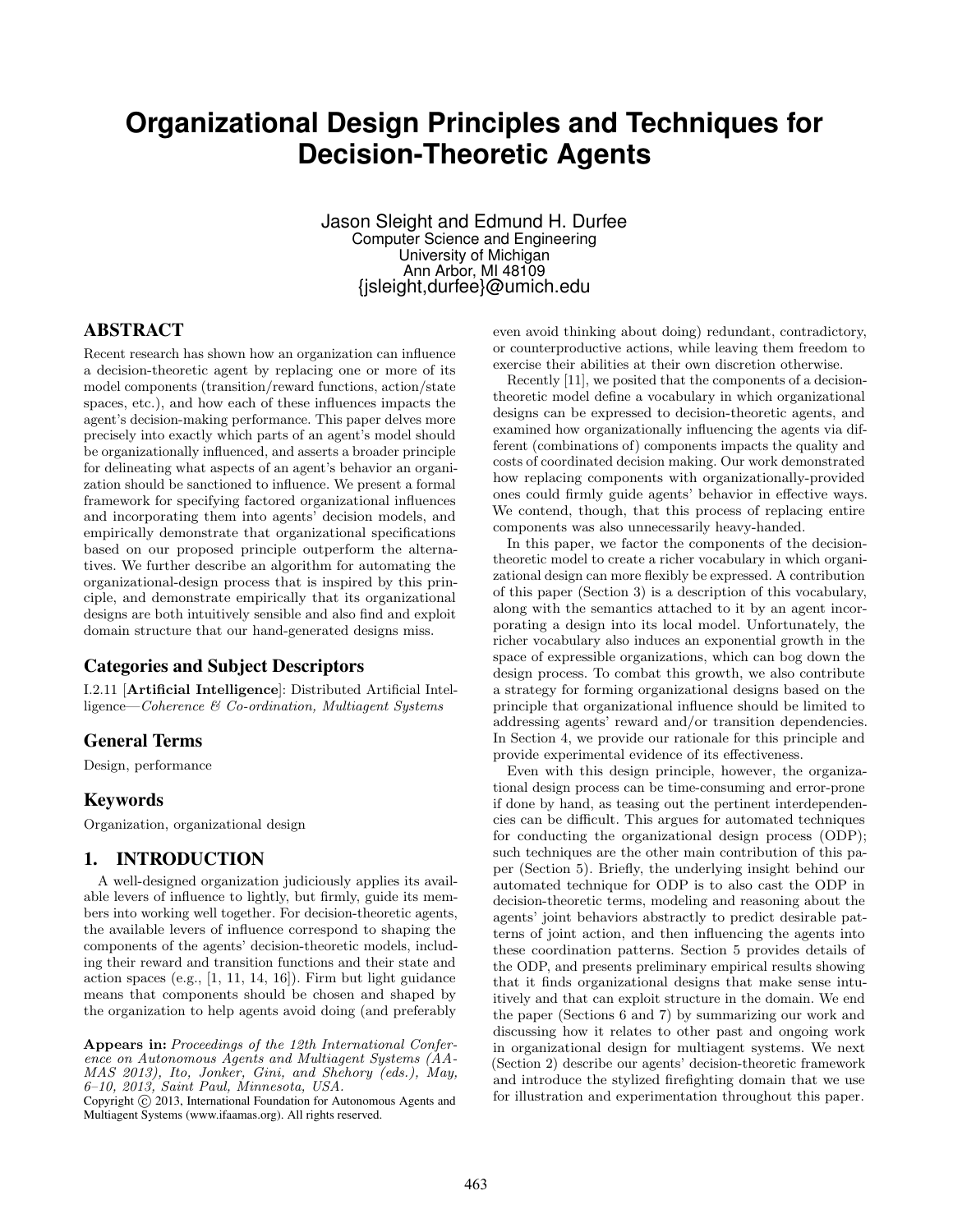#### 2. PROBLEM DOMAIN

Like in our previous work [11], we adopt a standard decentralized partially observable Markov decision process (Dec-POMDP) paradigm [2],  $\mathcal{M} = \langle \mathcal{N}, S, \alpha, A, R, P, \Omega, O, T \rangle$ , where:  $\mathcal N$  is the set of n cooperative agents; S is the (finite) set of global states;  $\alpha$  is a probability distribution over initial global states;  $A$  is the (finite) set of possible joint actions;  $R$ is the joint reward function;  $P$  is the joint transition function;  $\Omega$  is the (finite) set of possible joint observations; O is the joint observation function; and  $T$  is the finite time horizon. Given a full specification of the Dec-POMDP, an optimal joint policy,  $\pi^*$ , can be formulated in principle. In practice, however, finding such a policy for anything but very simple problems (with few agents and small state and action spaces) is intractable [2], and even if found, executing such a policy is problematic because it generally assumes that all agents have the same beliefs about the global state.

For these reasons, multiagent approaches to solving such problems often assume that each agent possesses a local view of the joint problem, and utilize factored models (e.g., [4]) to more compactly represent the decision problem. For example, global state is factored into a set of  $m<sub>S</sub>$  state features, such that  $S = F_1 \times \cdots \times F_{m_S}$ , where  $F_j$  is the (finite) domain of state feature  $j$ . Each agent  $i$  has a local state representation  $S_i$  consisting of a subset of the  $m<sub>S</sub>$  features. Each X of the other model components (i.e.,  $X \in \{\alpha, A, R, P, \Omega, O\}$ ), is then defined in terms of this factored state representation, and similarly factored into  $m<sub>X</sub>$  features. The number of factors in a model-component can differ from agent to agent, but to avoid notational clutter this subtlety is ignored in the description that follows. We further adopt the common assumption of local full observability (each agent's local observations uniquely determine its local state).

Given these assumptions, the local decision model  $\mathcal{M}_i$  of agent i represents a local Markov decision process (MDP)  $\mathcal{M}_i = \langle S_i, \alpha_i, A_i, R_i, P_i, T_i \rangle$ , which defines the local states, actions, rewards, etc.

- $S_i = F_{i_1} \times F_{i_2} \times \cdots \times F_{i_{m_s}}$ .
- $\alpha_i = \langle \alpha_{i_1}, \cdots, \alpha_{i_{m_\alpha}} \rangle$  where  $\alpha_{i_j} : (\otimes_k F_{i_k}) \to [0, 1]$  and  $\alpha_i$  partitions  $\{F_{i_k}\}.$
- $A_i = \{a_{i_1}, \cdots, a_{i_{m_a}}\}.$
- $R_i = \sum_{j=1}^{m_R} R_{i_j}$  where  $R_{i_j} : (\otimes_k F_{i_k}) \times A_i \to \mathbb{R}$ .
- $P_i = \langle P_{i_1}, \cdots, P_{i_{m_P}} \rangle$  where  $P_{i_j}$  :  $(\otimes_k F_{i_k}) \times A_i \times$  $(\otimes_{k'} F_{i_{k'}}) \rightarrow [0, 1]$  and the target of  $P_i$  partitions  ${F_{i_{k'}}}.$ •  $T_i \in \mathbb{Z}^+$ .

Each agent can use its local MDP to compute its (optimal) local policy  $\pi_i^*$  with respect to  $\mathcal{M}_i$ . The joint policy is then simply defined as  $\pi = \langle \pi_1^*, \pi_2^*, ..., \pi_n^* \rangle$ .

To illustrate a problem of this type, we reuse a simplified firefighting scenario [11], where firefighting agents and fires to be fought exist in a grid world (Figure 1). The global state consists of: the locations of the agents,  $\ell_i \in Cells$  for agent *i*; the fire intensity,  $I_c \in \mathbb{Z}^+$  for each cell c. Further, compared to our prior work [11], we also add a delay,  $\delta_c \in [0, 1]$  for each cell c, which stochastically prevents movement into that cell with probability  $\delta_c$ . Figure 1 shows an initial global state, where the locations of agents A1 and A2 are shown, along with the intensity of fire in the 2 cells with  $I_c > 0$ . In Figure 1, (H)igh, (M)edium, and (L)ow delay correspond to  $\delta$  equal 0.8, 0.5, and 0.0 respectively. Each agent has 6 actions: a NOOP action that makes no change to the world state; 4



Figure 1: Example initial state in the firefighting grid world. Ai is the position of agent i, and  $I = x$  indicates that there is a fire in that cell with intensity  $x$ . Letters designate a  $(H)$ igh, (M)edium, or (L)ow delay in that cell.

possible movement actions (N, S, E, W) that move the agent one cell in the specified direction with probability  $1 - \delta_{c \text{ dest}}$ , and thus equates to a NOOP with probability  $\delta_{c, dest}$  (or if there is no cell in that direction); and a fight-fire (FF) action that decrements by 1 the intensity of the agent's current cell (to a minimum of 0) and otherwise behaves like a NOOP. Joint actions are defined as the aggregation of the agents' local actions. Movement actions are independent (agents can occupy the same location), but FF actions are not: the intensity of a cell only decreases by 1 even if multiple agents simultaneously fight it. The joint reward for the agents in a state prior to reaching time horizon T is  $-\sum_c I_c$ . When T is reached, the problem episode ends, and the joint reward is  $-10\sum_c I_c$ , encouraging the agents to put all the fires out before the deadline.

An example of an agent's local model from this joint model follows. An agent i's local state consists of  $\ell_i$ ,  $I_c$  for each cell, and  $\delta_c$  for each cell. That is, it does not include the positions of other agents. Hence, its local action space only includes its 6 actions, and its local transition model only models how its local actions affect its local state. Its local reward function is the same as the global reward function; note that in this case the sum of the agents' local rewards will overestimate the true (negative) reward. Its local finite time horizon is identical to the global finite time horizon, and its local initial state distribution is calculated by directly mapping the initial distribution of global states into the local state space. Figure 2 shows the local model for agent  $i$ represented as a dynamic Bayesian network (DBN). Given such a local model, each agent will formulate a local policy that would fight the fires optimally if the agent were alone in the world. Note that, in general, the joint policy formed by the combination of these optimal local policies will not itself be optimal. For example, in Figure 1, both agents will be drawn to the high intensity cell first and try to redundantly fight its fire rather than dividing up to fight the two cells with fires concurrently.

## 3. FACTORED ORGANIZATION

Our prior work showed that organizational influence can be exerted on decision-theoretic agents by replacing components of their decision models [11]. Our objective in this paper is to allow more nuanced organizational influence through selected factors of components, and so organizational designs are factored like local models. To selectively modify a local model, an organizational design should be able to express: alterations to an agent's existing factors, such as altering a transition factor to reflect expectations about fires in nearby cells being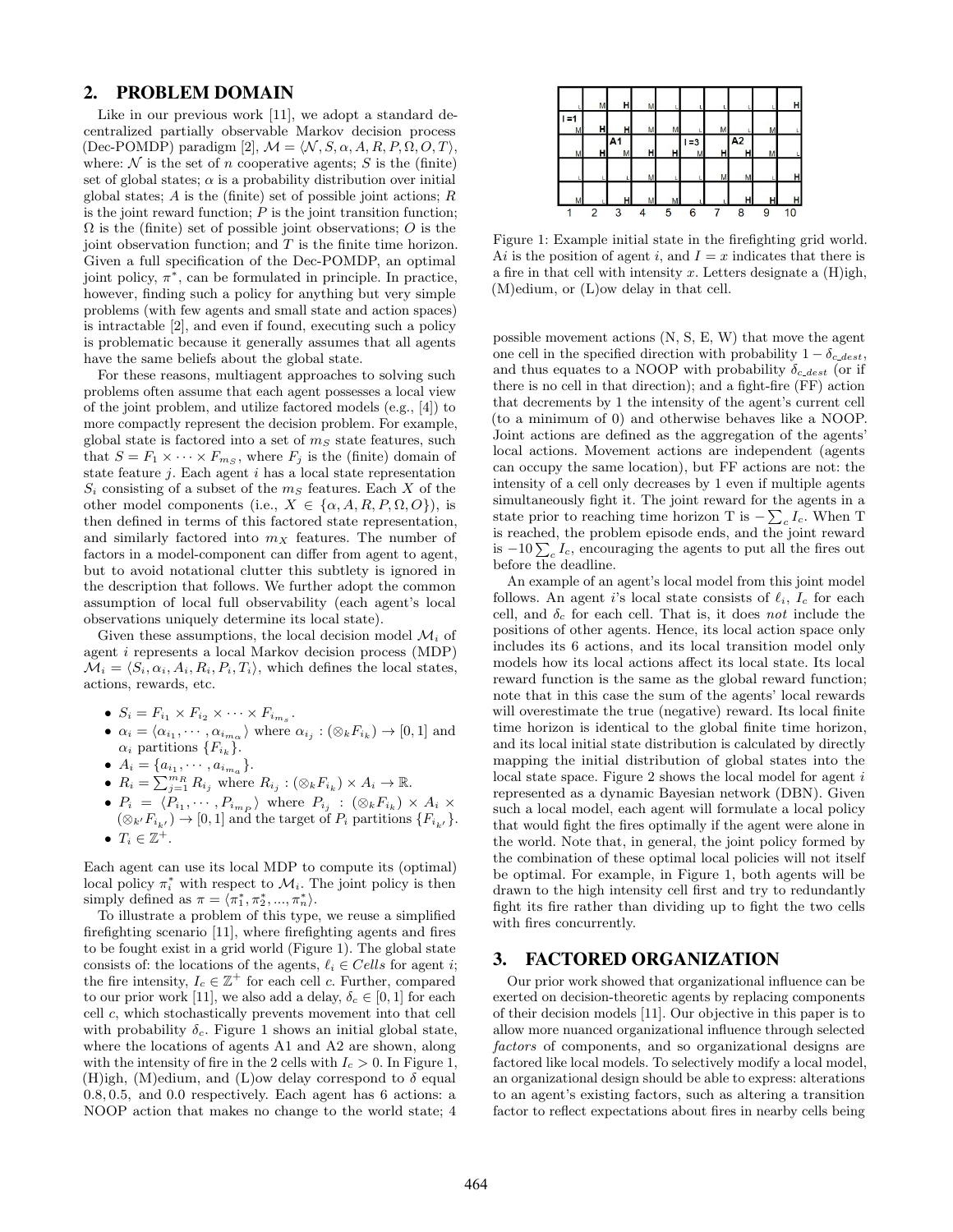

Figure 2: An example factoring for agent i represented as a dynamic Bayesian network (DBN).

extinguished (due to other agents' efforts); additions to an agent's factors, such as introducing a new reward factor to induce an agent to fight fires in a region of responsibility and punish it for fighting fires in others' regions; and deletions of an agent's factors, such as blocking an agent from including distant cells' intensities in its local state.

Our organizational specification classifies factors into two sets: those to be added and those to be blocked, where if an added factor already has a corresponding existing factor for the agent, it simply alters (replaces) it. We formally define an organization  $\Theta = \langle \theta_1, \cdots, \theta_n \rangle$ , where  $\theta_i$  is the organizational component for agent i, defined as  $\theta_i = \langle \{F_{i_j}^{\Theta}\}, \{\bar{F}_{i_j}^{\Theta}\}, \{\alpha_{i_j}^{\Theta}\},\{\alpha_{i_j}^{\Theta}\}\rangle$  ${a_{i_j}^{\Theta}}\}, {\bar{a}_{i_j}^{\Theta}}\}, {\lbrace R_{i_j}^{\Theta}\rbrace}, {\lbrace \bar{R}_{i_j}^{\Theta}\rbrace}, {\lbrace P_{i_j}^{\Theta}\rbrace}, T_i^{\Theta}\rangle,$  where:

- $\{F_{i_j}^{\Theta}\}, \{\bar{F}_{i_j}^{\Theta}\}\$  specify the sets of local state factors organizationally added to and blocked from agent  $i$ 's model respectively.
- $\{\alpha_{i_j}^{\Theta}\}\$ is the organizational augmentation for agent *i*'s local initial-state distribution.
- ${a_{i}^{\Theta}\}, {\bar{a}_{i}^{\Theta}\}$  specify the sets of agent *i*'s local actions organizationally added and blocked respectively.
- $\{R_{i_j}^{\Theta}\}, \{\bar{R}_{i_j}^{\Theta}\}\$  specify the sets of agent *i*'s local reward factors organizationally added and blocked respectively.
- $\{P_{i_j}^{\Theta}\}\$ is the organizational augmentation to agent *i*'s local transition function.
- $T_i^{\Theta}$  is agent *i*'s organizational finite time horizon.

We restrict specifications to those where the state factor, action, and reward components are consistent such that no factor appears in both sets; for example  $\{R_{i_j}^{\Theta}\}\cap\{\bar{R}_{i_j}^{\Theta}\}=\emptyset$ . Note that some components  $(\alpha, P, T)$  do not have "blocked" counterparts like the other components, because an agent must always have a model of this information or its decisionmaking process is under-defined. Hence, an organizational design cannot block a factor in these components without replacing it, which is equivalent to altering it. We further restrict specifications to be consistent with what an agent is internally capable of modeling.



Figure 3: An example organizational augmentation to the DBN from Figure 2. Shaded regions indicate factors that were organizationally altered or added, while dotted regions indicate factors that were organizationally blocked.

When incorporating an organizational specification into its local model, an agent i overlays  $\theta_i$  onto  $\mathcal{M}_i$  to create its augmented model by adding entirely new local factors, removing blocked local factors, and overwriting replaced local factors. This overlaying process thus resembles how, for example, coordination locales model domain dynamics by overriding an agent's local transition/reward models, and social model shaping augments those local models to coerce coordination [1, 14, 16]. Figure 3 shows an example organizational transformation to the DBN from Figure 2, where agent i is assigned responsibility for cells 1 through  $\lambda$ . The organization specifies this responsibility by blocking  $I_c$ 's outside of the agent's region, adding a new reward factor for being located within its region, and modifying the  $I_c$ -transition factor to account for  $I_c$ 's in its region decreasing over time (due to other agents' efforts).

In this paper, we will assume that an organization, Θ, is fixed, and thus the agents will reuse it over a series of problem episodes sampled from a distribution, even though the influences might be suboptimal for some episodes. Depending on the context, however, an agent  $i$  might be permitted to disregard some (or all) of  $\theta_i$ , and rely instead on its local model, or could even try  $\theta_i$ , keep the useful portions, and disregard (or replace) the rest. Organizationally-Adept Agents [3], for example, could make such decisions. Alternatively, the organizational design process might police itself to only specify factors that support coordination more generally without micromanaging. In the remainder of this paper, we assume agents will adopt  $\Theta$  as given, and so focus on the question of which factors  $\Theta$  should specify, and the values those factors should take, to provide effective influences.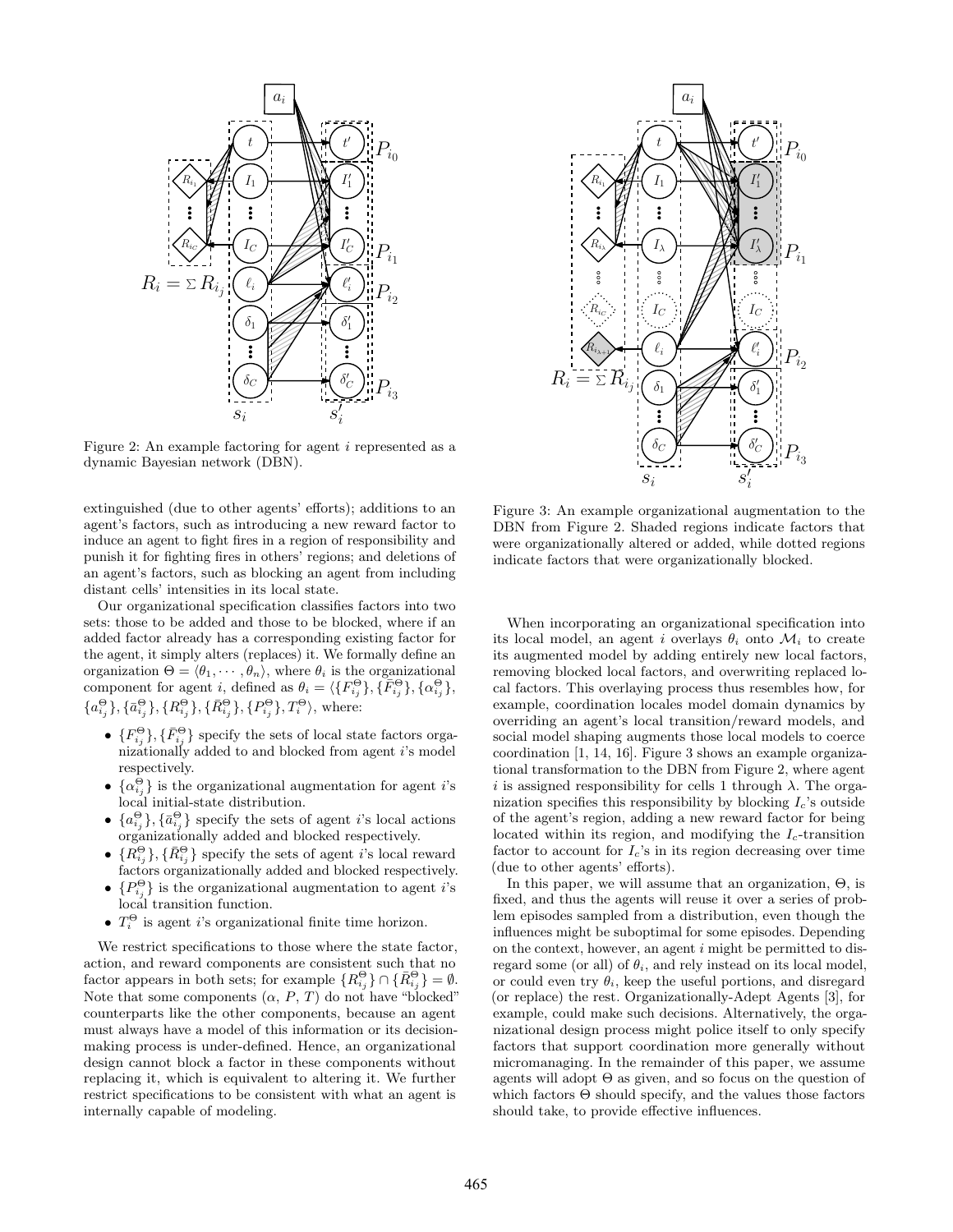# 4. DESIGN PRINCIPLES

The organizational syntax we defined in Section 3 is capable of specifying much more than organizational influences, and in actuality is a general-purpose programming language for decision-theoretic agents. For example, a syntactically correct Θ could completely overwrite an agent's entire local model down to the smallest detail of how tasks are performed, the epitome of micromanagement. However, such usage would exceed the commonsense bounds of what organizations are customarily expected to influence. A natural question, therefore, is whether we can define explicit principles that embody an intuitive understanding of how organizations should be designed, and that apply to our new, richer vocabulary for factored influence on decision-theoretic agents. In this paper, we answer this question by proposing and testing one such principle to guide decisions about which portions of the agents' models an organizational design should influence.

Organizations should not dictate or micromanage because individual agents might (and generally do) possess their own expertise, and leaving them room to exercise their local expertise benefits the collective organizational objectives. Assuming that agents are locally skilled, then, we observe that what an organizational view has that individuals lack is a more global awareness across agents' activities, where if individual agents had such awareness they could make more informed decisions. Hence, an organizational design should use its more global perspective to influence agents into acting like they would if they were more globally aware themselves.

Restated, the claim is that an organizational design should use its global perspective to improve agents' decisions that impact each other, and otherwise should allow agents to exercise their local capabilities. We codify this assertion in the following organizational design principle: a well-designed organization should influence only the factors of agents' models that are associated with agent interactions. This principle is surprisingly applicable for creating organizational designs for decision-theoretic agents, where factors associated with interactions are directly captured in joint reward/transition functions, and indeed where the specification of agents' decision models often explicitly separates out the dependent factors (e.g., coordination locales [14, 16]) from the independent ones. This is neatly illustrated in our specification of the firefighting domain, where agent movements are independent (where one agent moves does not affect the states/rewards of another agent), but firefighting actions are not (one agent's states/rewards are affected by another's fighting of a fire).

## 4.1 Evaluation Strategy

To test this organizational design principle, we enumerated a space of factored organizations, each of which draws on the same, fully-specified organization, but adopts a different subset of factors taken from that full specification. We use our previously developed smallOverlapOrg [11] as our fully-specified organization in these experiments, which, roughly speaking, assigns an overlapping primary area of responsibility (PAR) to each agent. For example, in Figure 1, agent 1's PAR is the cells in columns 1–7, and agent 2's PAR is the cells in columns 4–10. The smallOverlapOrg's state component fully overwrites an agent's state space to block factors for  $I_c$ 's outside the agent's PAR (i.e., agents ignore fires outside of their PARs). Its action component overwrites an agent's action space to block the agent from wasting time considering actions that would cause it to leave its PAR. The smallOverlapOrg's transition component replaces an agent's model of what its movement, firefighting, and NOOP actions do with what the organizational design thinks that they do (including capturing probabilistic changes to  $I_c$ 's in the agents' overlapping PARs caused by the other agent).

Previously [11], we explored the effects on group performance of including various combinations of these components. Here, we further subdivide the components into their factors. In particular, in its factored form, the transition component has one factor for the effects of agent movement actions, and another for firefighting actions. We draw on our organizational design principle to combine only the factors that correspond to reward/transition-dependencies  $(R/T-Ds)$ . Revisiting the smallOverlapOrg's components, R/T-D factors include: the entire state and action components (since these reflect the organization's global awareness that agents can depend on each other to fight fires in their respective PARs); and the transition factor for  $I_c$ 's (summarizing expectations of when fires will be extinguished by other agents in the overlapping PARs). On the other hand, the transition factor for agents' movement actions is a non-R/T-D factor, because agent movements are independent.

Our organizational design principle thus leads us to the hypothesis that a specification including only these R/T-D factors will capitalize on the global perspective of an organization without overstepping the bounds into micromanagement: it will perform as well or better than other combinations of factors. To test this hypothesis, we constructed this  $\mathbf{R}/\mathbf{T}$ -DOrg organizational specification, as well as an organization that includes only non- $R/T-D$  factors, the **non-** $R/T-DOrg$ . For completeness, we also considered the full set of factors yielding the unfactoredOrg (identical to the unfactored smallOverlapOrg), and the empty set of factors which yields the localOrg (where agents are uninfluenced by any organization). To exercise the assumption that agents in an organization can contribute expertise of their own, we evaluated each of these four organizations across a spectrum of settings where we varied the relative quality of agent expertise compared to the organization's model. Specifically, we degraded the organization's view of the cell delays by applying a smoothing filter over the true environment delays according to the particular settings of that experiment. For example, the 100-smoothed setting had a smoothing filter iteratively applied to every cell 100 times, whereas in the 0-smoothed setting the organization's view precisely matches the real delays, etc. In this way, as the organization's model of delays blurs, it remains accurate in terms of cells' mean delays but loses precision (about the physical distribution of delays).

#### 4.2 Results

To test the degree to which an organizational design provides long-term benefit to a multiagent system, we run each fixed organizational design over 3000 randomly-generated problem instances, where each instance is an episode that begins with a randomized configuration of cell intensities and delays, and ends when the time horizon is reached. By the luck of the draw, some problem instances might be well suited to one organization over another. We focus on aggregate performance over the episodes not only to smooth out the randomness of the instances but also to assess an organization's effectiveness over the long term. The performance measures of interest are the expected joint reward and the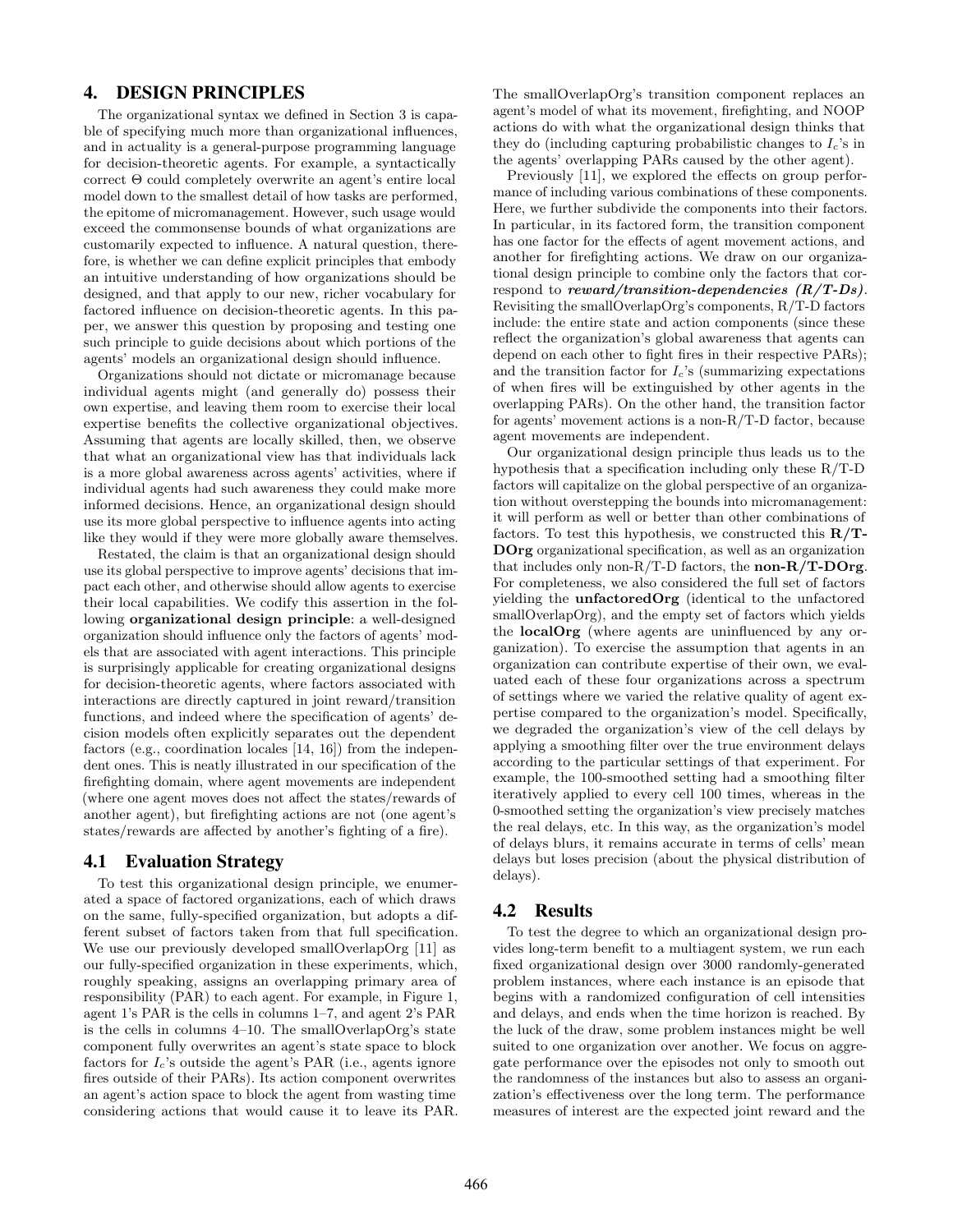| % Results Included | $100\%$  |           |            | Top $25\%$ |             |            | Top $5\%$ |            |            |
|--------------------|----------|-----------|------------|------------|-------------|------------|-----------|------------|------------|
| $#$ Smoothing      |          | 10        | 100        |            | 10          | 100        |           | 10         | 100        |
| $R/T$ -DOrg        | $.45\%$  | $.40\%$   | .40%       | $6.05\%$   | $5.92\%$    | $5.98\%$   | 23.27\%   | $23.55\%$  | $23.44\%$  |
| unfactoredOrg      | $1.45\%$ | $-6.24\%$ | -7.30%     | $6.10\%$   | $-9.61\%$   | $-10.70\%$ | 23.21\%   | $-19.48\%$ | $-19.76\%$ |
| $non-R/T-DOrg$     | $0.01\%$ | $-7.41\%$ | -8.29 $\%$ | $0.00\%$   | -12.26 $\%$ | $-13.02\%$ | $0.00\%$  | $-24.88\%$ | $-24.47\%$ |

| % Results Included | $100\%$  |          |          | Top $25\%$ |           |           | Top $5\%$ |           |          |
|--------------------|----------|----------|----------|------------|-----------|-----------|-----------|-----------|----------|
| $#$ Smoothing      |          | 10       | 100      |            | 10        | 100       |           | 10        | 100      |
| $R/T$ -DOrg        | 34.08%   | 33.02%   | 33.12\%  | 34.81\%    | $34.04\%$ | 33.77%    | 27.88%    | 27.79%    | 27.76\%  |
| unfactoredOrg      | 34.08%   | 33.00%   | 33.13%   | 34.84%     | $30.83\%$ | $30.90\%$ | 28.03%    | $28.63\%$ | 29.36\%  |
| $non-R/T-DOrg$     | $0.00\%$ | $0.00\%$ | $0.00\%$ | $0.00\%$   | $0.00\%$  | $0.00\%$  | $0.00\%$  | $0.00\%$  | $0.00\%$ |
|                    |          |          |          |            |           |           |           |           |          |

(a) Expected improvement in joint reward

local planning overhead of the agents. A high-performing organization is one that improves joint reward while also simplifying each agent's local planning problem.

To run our experiments, each agent independently overlays its organizational specification (see Section 3) to create its combined local MDP. It then uses this model to create the reachable state space from the episode's initial state forward. The agent creates its optimal local policy for the reachable state space using CPLEX [7] to solve the linear program as formulated by Kallenberg [8]. To reduce the impact of stochastic transitions, we simulated each joint policy 5000 times in the execution environment to calculate the expected joint reward. As we did previously [11], if during execution an agent reaches an unplanned state (e.g., due to another agent unexpetedly fighting a fire), it constructs a new policy going forward from its current state.

Table 1 presents results from our experiments and highlights several important points. Firstly, we observe that, in expectation, the value of organizational influence is only 1.45% in this domain. While this initially seems disappointing, on reflection it is unsurprising: for most episodes, an agent's lack of global awareness is inconsequential, because the initial placement of agents (Figure 1) and fires is such that, for most cases, agents' local decisions lead them into complementary actions. However, in episodes where a highintensity fire is located between the agents' initial positions, agents acting locally often miscoordinate, providing opportunities for organization to improve performance. This suggests that the average performance hides a heavy-tailed distribution. If we sort the episode results by the magnitude of the percent difference versus **localOrg**,  $\frac{|localOrg - org|}{localOrg}$ , and filter the sorted results to only include the top percentages, then we observe that when organizational design does impact performance, it has a noticeable impact. For example, R/T-DOrg has a 23.27% expected improvement in 5% of the episodes. Note that in Table 1b, the improvement declines of unfactoredOrg and  $R/T$ -DOrg from the 25% to 5% settings are also caused by this domain property. The R/T-D based organizations coordinate correctly when a high-intensity fire is located between the agents due to  $I_c$  transition shaping; however, transition shaping also increases the size of the agents' state spaces.

Secondly, as can be seen in any of the columns, the organizations that influence  $R/T-D$  factors (i.e., unfactored Org and  $R/T-DOrg$ ) outperform those without  $R/T-D$  based influences, both in terms of expected joint reward as well as computational costs. Moreover, the non-R/T-D based influences can severely degrade system performance as the organization's model deviates from the agents' true models, as demonstrated by the 10- and 100-smoothed cases for non-R/T-DOrg and unfactoredOrg. This illustrates the costs of heavy-handed micromanagement that undervalue agents' expertise, and supports our claim of superiority for our factored organizational formulation, as organizations that omit non-R/T-D based influences allow agents to exercise their expertise to avoid these problems.

Unfortunately, we are unable to fully contrast our organizations against computing the optimal joint policy,  $\pi^*$ , as we were computationally unable to calculate  $\pi^*$  for all 3000 experiments. However, in a small subsample of the problems that we could complete, we observed that  $\pi^*$  contains approximately two orders of magnitude more states and achieves approximately three percent more expected reward as compared to the localOrg.

# 5. AUTOMATED DESIGN

Intuitively, organizational design should use a global perspective to identify patterns of interactions that would arise when agents cooperate effectively, and then codify these patterns into influences that agents internalize. In Section 4, for example, the  $R/T$ -DOrg stops agents from even thinking about fighting fires that another agent is clearly better positioned to fight, and focuses them on fighting nearby fires. Furthermore, the factored model and organizational design principle we presented in the previous sections suggest the foundations of a process for automating organizational design: identify the R/T-Ds using the Dec-POMDP model; deduce from these a space of joint behaviors to seek/avoid; and use these to select and shape factors for agents' local models that steer agents to/from local decisions that lead to the good/bad interactions.

Unfortunately, identifying R/T-Ds can sometimes be difficult in models where joint interactions are not explicitly provided as part of the model specification. For this rea-

<sup>(</sup>b) Expected reduction in number of states in agent planning process

Table 1: Percent improvement compared to **localOrg** for experiments in Section 4. %-results-included refers to filtering out episodes based upon the magnitude of the percent reward difference until only the top  $x\%$  of episodes remain (those same episodes are used for the corresponding expected-number-of-states results). #-smoothing refers to the number of times the smoothing filter was applied to each cell in the ODPs input model.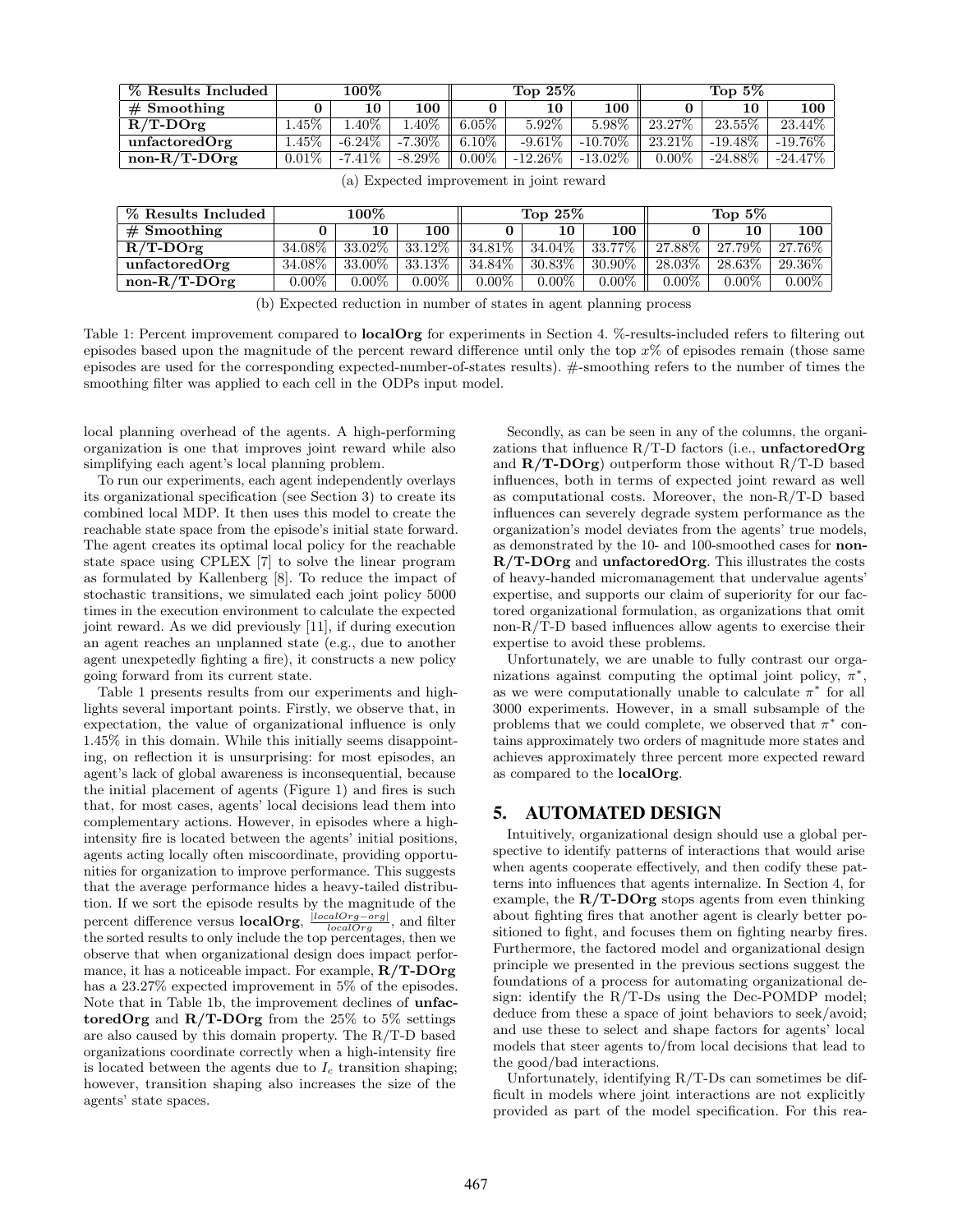

Figure 4: A conceptual overview of our ODP and how it interacts with the environment and the agents.

son, the automated organizational design process (ODP) we have devised exploits domain knowledge if it is provided, but still functions (although with increased computational costs) without explicit  $R/T-D$  specifications. At a high level (Figure 4), our ODP begins with joint policy creation, wherein it calculates optimally-coordinated joint policies over a space of possible problem instances to estimate the aggregate occupancy measures for the problem space. An occupancy measure  $x(s, a)$  for a policy tree gives the probability of reaching state s and taking action a, and is directly optimized via the linear program [8] our ODP uses for policy creation. Our ODP then uses the aggregate occupancy measures as the basis for influence creation, such that Θ's influences guide the agents into the behavior patterns captured by the aggregate occupancy measures.

## 5.1 Organizational Design Process

We now step through our currently implemented automated ODP in more detail, and then at the end of this section discuss some ways in which it can generalize to incorporate additional knowledge if it is available. We assume there is a "true" environment in which the agents are operating, but neither an agent nor the ODP is assumed to have a perfect model of that environment. Rather, each agent has a subjective local view, which is represented as a local MDP, such as those described in Section 2, where an agent does not model other agents but can have accurate models of the environment such as the delays (as in the experiments in Section 4). The ODP has a subjective view of the environment and agents in the form of a Dec-POMDP, describing the environment as well as the agents and their capabilities, but may be imperfect in either or both aspects (e.g., imprecise models of the cell delays as in Section 4).

Our ODP begins by using the options framework [13] from the hierarchical learning community to abstract its Dec-POMDP into a task-level model that focuses on tasks to accomplish rather than actions to take. As is customary, one option is created for each task in the domain, where a task corresponds to achieving a particular subgoal. For simplicity, in the experiments that follow, we informed our ODP that good subgoals are states where  $I_c \rightarrow 0$ ; however, subgoal detection could be automated using techniques from the hierarchical learning community (e.g., [12]). Reasoning with task-level options not only reduces computation, but

also naturally emphasizes the most significant interactions among agents, while remaining largely agnostic about how the agents will translate their options into detailed actions. Of course, the ODP still requires an estimate of each option's properties (i.e., its expected reward, termination states, and primitive actions it might translate into). Our ODP creates this information itself by using its detailed Dec-POMDP to heuristically calculate the likely effects of an agent's policy within an option.

Our ODP then solves a linear program representation of the task-level Dec-POMDP (as a centralized process) analogously to the policy-solving process our agents used in Section 4. This results in occupancy measures for state-option pairs in the joint task-level policy. The ODP then inverts its abstraction process using the properties of each option, which projects state-option occupancy measures downward to estimate state-action occupancy measures. This joint policy creation process (i.e., abstracting to a task-level model, solving for the task-level joint policy, then inverting the abstraction) is repeated for a space of problems sampled from the Dec-POMDP, which results in aggregate occupancy measures that identify patterns of optimal task-level interactions.

Specifically, our ODP uses the aggregate state-action occupancy measures to create influences for the agents from the following patterns.

**Actions:** For agent i, if the occupancy measure  $x(s_i, a_i)$  = 0 then block  $a_i$  from the set of available actions in  $s_i$ . For example, in the firefighting domain, if the ODP's policies never have an agent move into certain cells (e.g., cells always serviced by closer agents), then actions that would move the agent into those cells are blocked.

States: If agent i's action choice under the joint policy is invariant with respect to state factor  $F_{i_k}$  given any values for the other state factors, then  $F_{i_k}$  can be blocked from agent i's state factors (since it contributes no information). For example, in the firefighting domain, the intensity of cells distant to an agent (always fought by someone else) do not impact the agent's action selection and thus are blocked.

Transitions: For an agent, modify the transition factors for each of its remaining state factors (after blocking state factors as above) to include the probabilistic effects of the other agents. For example, in the firefighting domain, an agent's transition factor for an overlapping cell's intensity would be altered to reflect the probability that some other agent executes the FF action in that cell at certain times.

Notice that the above influence mechanisms use very strict criteria for when to remove a factor. Essentially, our ODP finds the maximal reduction to an agent's model that does not decrease the expected joint reward. In principle, however, further reductions could sacrifice reward in order to further influence the agents. For example in the firefighting domain, it could be the case that agent i rarely needs to know the intensity of a relatively distant cell, so the expected reward loss from not knowing it is very small. Thus, blocking that factor has negligible impact on the expected joint reward, but could yield significant computational savings during agent planning. Tradeoffs like these are the focus of model abstraction research [9], and in the future we plan to extend our work to address these issues.

We now briefly discuss ways of generalizing our ODP to incorporate additional knowledge, should it be available. If an explicit specification of the  $R/T$ -Ds is provided, then the joint policy creation process could simply create a policy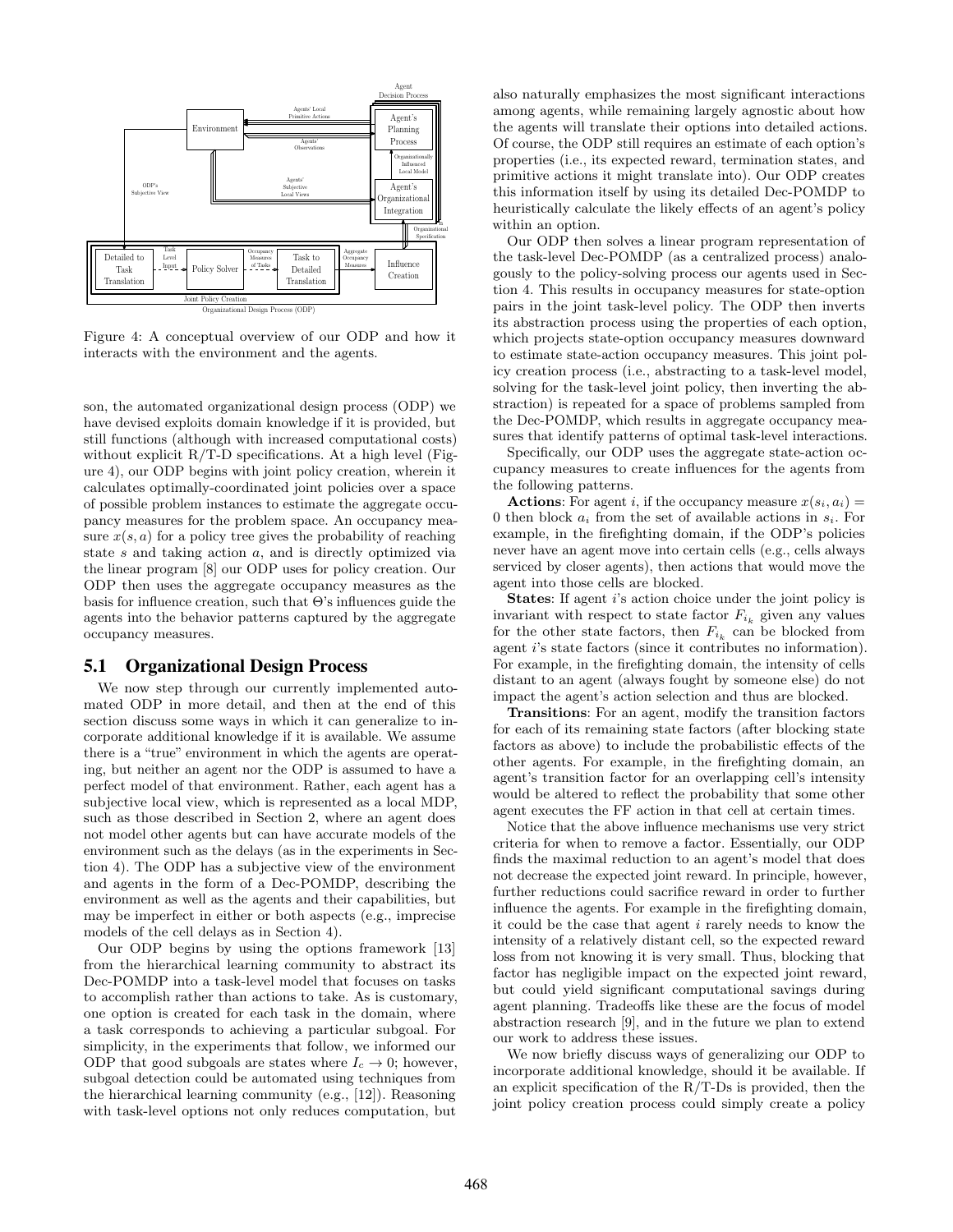directly from the R/T-Ds. Further, if (partial) information of good joint interactions is known (e.g., a partial-order plan), then the joint policy creation process could be constrained to reflect that knowledge. Alternatively, knowledge of the R/T-Ds could be reflected by simply inputting a corresponding option-level model to the ODP (along with properties of the options to be used for inverting the abstraction) as opposed to a detailed Dec-POMDP. Moreover, if the ODP has an option-level model, but lacks knowledge of how options translate into local actions, states, and transitions, it could influence agents by adding/blocking local reward factors to induce coordinated behavior. Reward influences thus provide a fallback means for exerting organizational influences. Typically, however, action, state, and/or transition influences are preferable since they can reduce agents' reasoning efforts by preventing consideration of ineffectual behaviors.

#### 5.2 Evaluation

Before presenting our evaluation, we must first discuss the parameters of our automated ODP in these experiments. That is, even in the relatively simple firefighting domain with restrictions on the starting positions of the agents and a maximum number of fires and their intensities, the space of possible initial global states is exceedingly large  $(\sim 22,000)$ . Furthermore, the total reachable state space from any initial state contains millions of states. For these reasons, our ODP is computationally unable to exactly solve for the complete, optimal joint policy in every state. Thus our ODP instead bases its designs on a representative sub-sampling from the entire initial state distribution (i.e., we biased the sampling to ensure that the ODP samples a diverse set of initial states). To test the impact the sample size has on the resulting organizations, we present results from two different parameter settings, 50 (0.23% of possible initial states) and 150 (0.68%). X AutoOrg refers to the organization designed by our ODP using  $X \in \{50, 150\}$  initial state samples.

We begin our evaluation by confirming that our ODP's designs are intuitively sensible. Figures 5a/5b show the cumulative occupancy measures by cell (shaded by magnitude),  $\sum x_i(s_i, \cdot)$ , for each agent, created in response to the delays in Figure 5c, and represent a summary of the action shaping specified to each agent (i.e., cells with low cumulative occupancy measure typically have more tightly restricted actions). Darker shaded cells thus represent those that the ODP expects the agent will more likely visit. We observe in Figures 5a and 5b that the agents' influences are correlated, and each agent is more or less expected to be responsible for a particular region (with some overlap in between). Further, as seen by comparing Figure 5c to Figures 5a/5b, the ODP recognized the domain structure, and tailored its influences to skew the agents' regions towards those cells they can easily reach.

We also tested the  $X \text{AutoOrgs}$  using the same empirical methodology and episodes as in Section 4 to ensure that they yield high system performance in addition to being intuitively sensible. Table 2 presents the results of these experiments as well as repeats the results from the best hand-designed organization from Section 4. We present only the results for the 0-smoothed case; however, the other cases are nearly identical to the 0-smoothed one, implying that our ODP scales gracefully as its input model degrades (due to following our principle of specifying R/T-D based influences).

As Table 2 illustrates, our  $X$ AutoOrgs compare well

| % Results Included   | $100\%$  | Top $25\%$ | Top $5\%$ |
|----------------------|----------|------------|-----------|
| $R/T$ -DOrg          | $1.45\%$ | $6.05\%$   | 23.27%    |
| $50$ AutoOrg         | 2.06\%   | 3.33%      | $4.11\%$  |
| $150 \text{AutoOrg}$ | 2.17%    | 5.25\%     | 13.63%    |

(a) Expected improvement in joint reward

| % Results Included | $100\%$ | Top $25\%$ | Top $5\%$ |
|--------------------|---------|------------|-----------|
| $R/T$ -DOrg        | 37.07%  | 34.81\%    | 30.39\%   |
| $50$ AutoOrg       | 38.84\% | 39.29%     | 49.15\%   |
| 150AutoOrg         | 19.36\% | 20.75%     | 38.91\%   |

(b) Expected reduction in number of states in agent planning

Table 2: Percent improvement compared to localOrg for experiments in Section 5. %-results-included data uses the same subset of episodes as in Table 1.

against the hand-designed R/T-DOrg, but make different tradeoffs as demonstrated by the top 25% and 5% columns. That is,  $\mathbf{R}/\mathbf{T}\text{-}\mathbf{D}\mathbf{O}\mathbf{r}\mathbf{g}$  has little to no impact in most episodes, but then has substantial gains in a few episodes, whereas the  $X \text{AutoOrgs}$  yield a slightly larger overall improvement, but accomplish this by having moderate performance gains in many episodes. This observation suggests that the X AutoOrgs are not over-specialized to particular situations the ODP might have encountered, but rather provide general influences, since their improvement gains are more uniformly distributed over the problem space relative to R/T-DOrg. We also observe that, as our ODP gains a more complete input model, it uses this additional information to infer more specialized behavior patterns and thus exerts more specialized influences, as evidenced by the 150AutoOrg having moderately higher performance gains relative to 50AutoOrg in the 25% and 5% cases. Finally, we observe that the  $X$ AutoOrgs' state space improvements actually increase as we filter out episodes—in stark contrast to the R/T-DOrg. Recalling from Section 4, the episodes where organizational influence are most meaningful are those where a high-intensity fire is between the agents' initial locations. While the  $\mathbf{R}/\mathbf{T}\text{-}\mathbf{D}\mathbf{O}\mathbf{r}\mathbf{g}$  approaches these cases with  $I_c$  transition shaping, the  $XAutoOrgs$  instead address them with state/action shaping (e.g., by delegating the northern cells to one agent and the southern to the other), which reduces the state space rather than increasing it.

## 6. RELATED WORK

One body of related work is organizational modeling languages (OMLs) such as  $MOISE<sup>+</sup>$  [6] and OMNI [15], among many others. OML research generally takes a problem-centric perspective, by creating a formal syntax that represents how to decompose and solve a target problem in terms of organizational roles for handling subproblems, role relationships for addressing subproblem interactions, etc. An organizational designer thus uses expertise about the target multiagent problem to specify a corresponding organization via an OML. The automated organizational design processes of Horling [5] and Sims [10] extend the OML work by searching for an optimal decomposition strategy, as configured from a library of problem-appropriate organizational goals, constraints, roles, agent capabilities, etc. Problem-centric approaches are particularly suited to open agent systems, where the organizational structure is built to address long-term problem needs, and